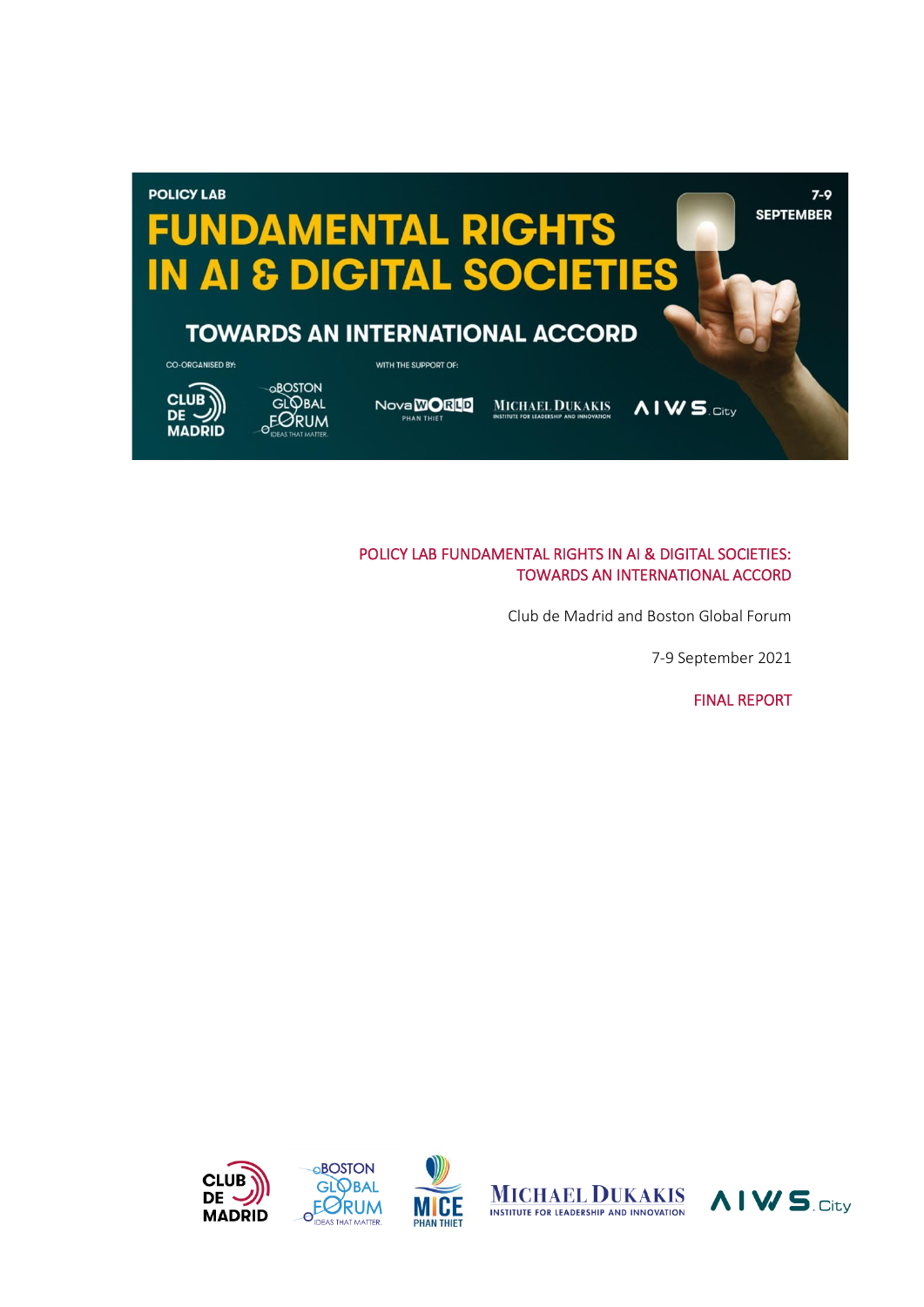## POLICY LAB FUNDAMENTAL RIGHTS IN AI & DIGITAL SOCIETIES: TOWARDS AN INTERNATIONAL ACCORD

# Final Report

| 2. POLICY LAB ON FUNDAMENTAL RIGHTS IN AL & DIGITAL SOCIETIES: TOWARDS AN |  |
|---------------------------------------------------------------------------|--|
|                                                                           |  |
|                                                                           |  |
|                                                                           |  |
|                                                                           |  |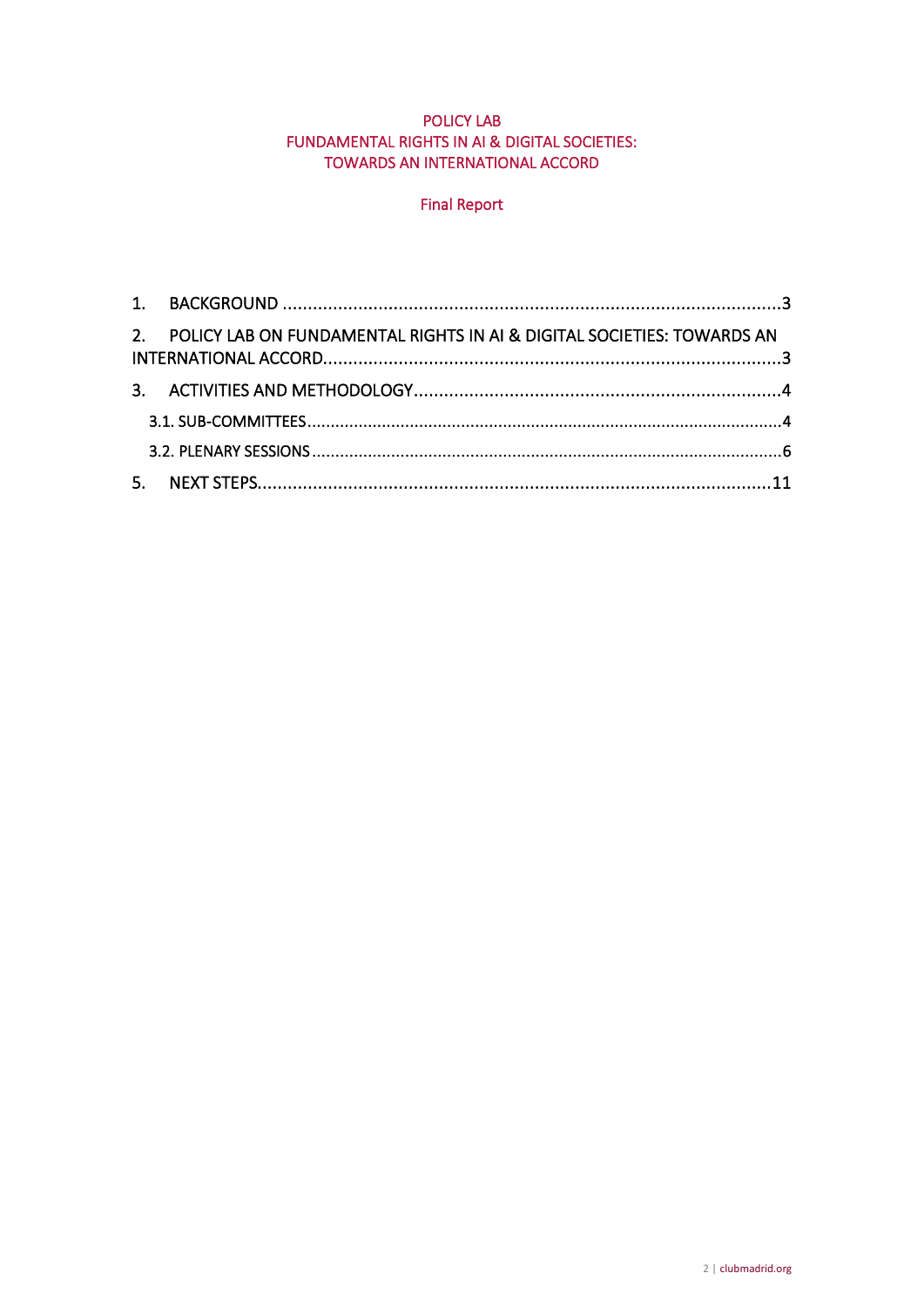## 1. Background

Since its foundation, Club de Madrid (CdM) has worked for the strengthening of democracy through the experienced voice and agency of its Members, democratic former Presidents and Prime Ministers from around the globe. CdM has also been working to promote a strengthened multilateral system that provides global solutions to global challenges through inclusive cooperation that leaves no one behind.

Digital transformation is one of the global challenges on which CdM and the **Boston Global Forum** (BGF) have been working for a few years. With social norms potentially compromised by the velocity of digitalization, artificial intelligence and social media, and gaps in the rules-based multilateral trading system generating trade and technology tensions between States, both organizations found that a foundational, norm-setting initiative was imperative to ensure we manage digitalization before it manages us.

The digitalization process is rapidly altering the panorama for fundamental rights around the world. Digital technologies and artificial intelligence (AI) create new opportunities for the enjoyment of human rights, as well as new threats to their protection. They also bring about new concepts of rights and obligations, directly arising from the relationship between citizens and technology.

Governing this transformation, with the protection of fundamental rights as a central objective, requires a new approach to public policy, in line with the systemic changes occurring in society, the economy and international relations. While there have been attempts to articulate principles for an approach to the governance of digital societies based on the protection of fundamental rights, the international community has yet failed to define and adopt a common framework.

With the invaluable support of **NovaWorld Phan Thiet** and partnership of the BGF, CdM seeks to contribute to global consensus-building around a rights-based agenda for the governance of digital societies. This initiative will feed into the work of the [AI World Society,](https://aiws.net/) an innovation network created by BGF to put forward new principles for governance in the age of AI. In partnership with UN Academic Impact, BGF and the AI World Society have launched the [UN](https://un100.net/)  [Centennial Initiative.](https://un100.net/) Its *core is the e-book "Remaking the World – Toward an Age of Global Enlightenment"*, for which they will continue to develop and promote models for a *Social Contract for the AI Age* and an *AI International Accord*, using the [AIWS City](https://aiws.city/) as a sandbox to put their ideas into practice.

Over 2021-2025, CdM will feed into these efforts by convening annual policy discussions of different sizes and scopes, combining general reflections on fundamental rights in the age of AI together with more issues-based policy discussions around specific areas where digital technologies and AI are being deployed.

## 2. Policy Lab on Fundamental Rights in AI & Digital Societies: Towards an International Accord

In this context, CdM in partnership with BGF organized a Policy Lab on *Fundamental Rights in AI & Digital Societies: Towards an International Accord* in September 2021*.* Multistakeholder discussions aimed to build consensus around a rights-based agenda for the global governance of AI and digital societies, focusing on the following topics:

- Opportunities and threats for fundamental rights in AI & digital societies.
- Transatlantic approaches to protect fundamental rights in AI & digital spaces.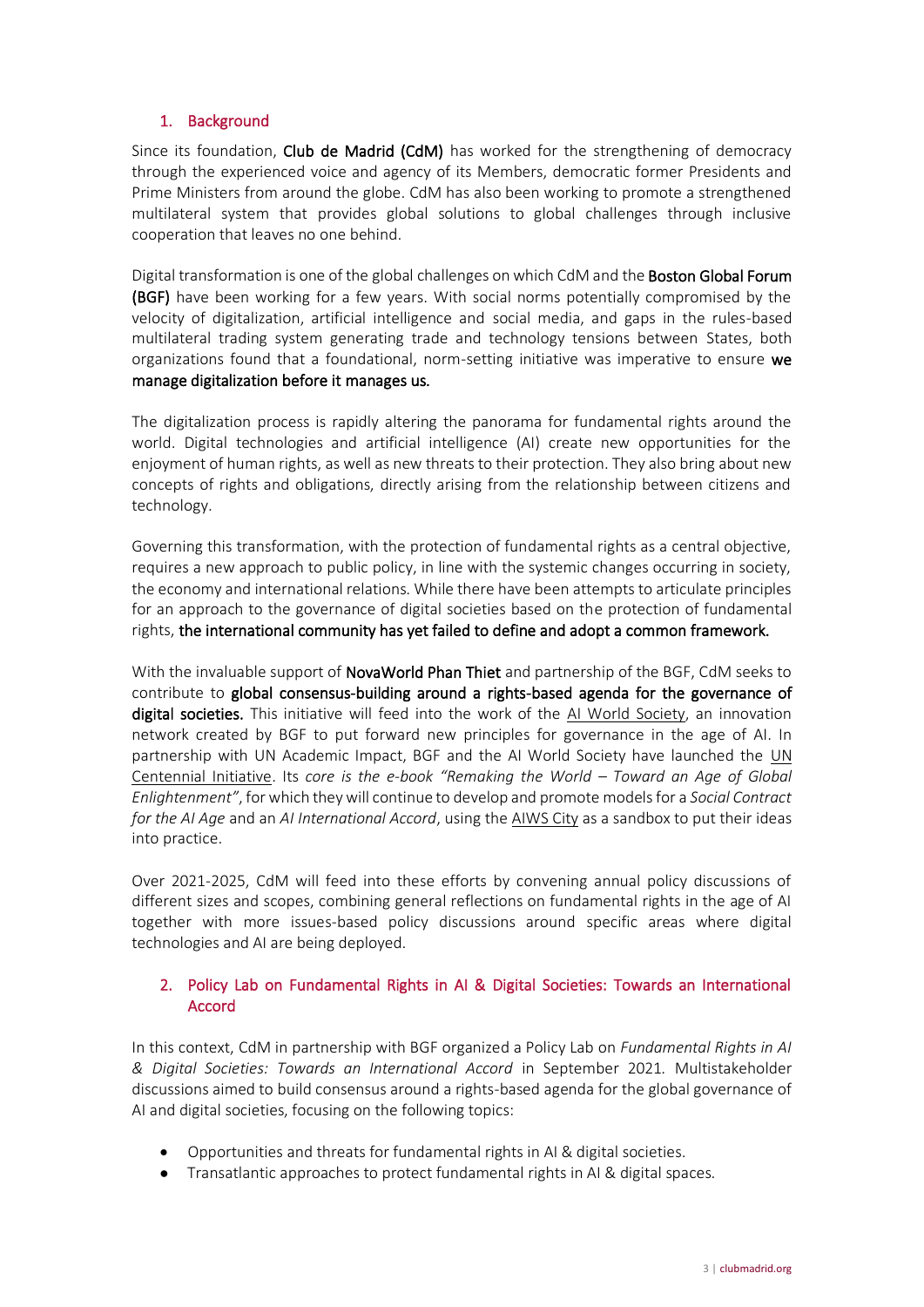- The elements & processes for an international legal framework to protect fundamental rights in AI & digital spaces
- The Concept, Principle and Ecosystem for Digital and AI Society "Remaking the World, Toward an Age of Global Enlightenment".
- The Global Alliance for Digital Governance
- A framework for a global law and accord on AI and digital tools

The Policy Lab followed the work initiated by both organizations on the implications of digital technologies and AI for democracy, global cooperation and multilateralism, with a particular focus on the Transatlantic space, and based on the progress of the AIWS Social Contract 2020 (Social Contract for the age of AI) and AIWS Innovation Network [\(AIWS.net\)](https://aiws.net/).

The anchor of the discussions was a vision for a human-centered digital age. Policymakers around the world and at all levels of government are becoming more convinced of the need to ensure that digital technologies and AI serve the people. CdM and BGF partnered to narrow this gap between the digital and policy-making through a multi-stakeholder discussion that harnessed the political experience and insights of ten CdM Members, current political leaders, representatives from business, academia and other high-level experts.

# 3. Activities and methodology

The Policy Lab was held as a three-day online event from 7 to 9 September 2021.

During these three days, participants reflected on the intersection of digital technologies, fundamental rights and global governance, analyzing the challenges and opportunities for the global community to agree on a basic set of principles to protect and promote fundamental rights in AI and digital societies.

The Policy Lab was divided into keynotes, and plenary discussions in a multi-stakeholder setting and as an integrated event production. This meant that the speakers and participants – regardless of their location – were virtually connected by an online platform.

## 3.1. Sub-Committees

During the months leading up to the Policy Lab, three Sub-Committees analyzed the opportunities and threats for fundamental rights in AI and digital societies; Transatlantic approaches to protect fundamental rights in AI and digital spaces, and the elements and process for an international legal framework to protect fundamental rights in AI and digital spaces, with the Concept and Ecosystem for Digital and AI Society – "Remaking the World, Toward an Age of Global Enlightenment", and the Global Alliance for Digital Governance as cross-cutting themes.

The Sub-Committees were multidisciplinary teams composed of CdM Members – democratic former Heads of State and Government - as well as experts from governments, international organizations, civil society, academia, the private sector, and decision-makers.

Based on the analysis of the status and current existing frameworks in the three key issues abovementioned, Sub-Committees prepared **briefing issues papers** in each field, and formulated preliminary, actionable policy proposals that fueled the *Policy Lab's Plenary I: Setting the context for a rights-based international accord*. These Briefing Issues Papers are included as annexes to this Report.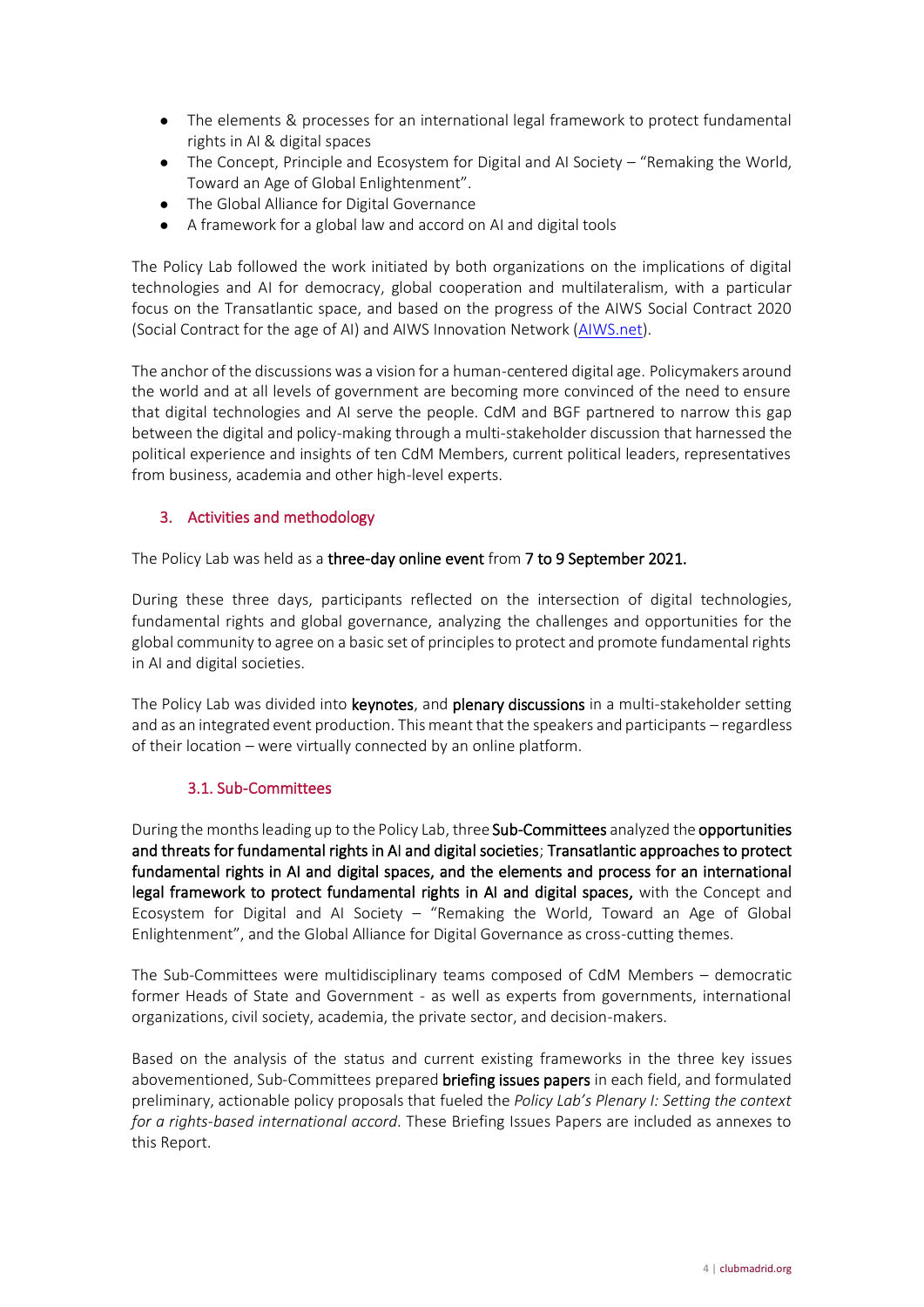Participants in each Sub-Committee were:

### Sub-Committee 1: Opportunities and threats for fundamental rights in AI and digital societies

Sub-Committee leader: Paul Twomey, Fellow and Core Theme Leader at the Global Solutions Initiative; Distinguished Fellow at the Centre for International Governance Innovation; Commissioner of the Global Commission for Internet Governance and former CEO of the Internet Corporation for Assigned Names and Numbers (ICANN)

### Sub-Committee members:

- Hanna Suchocka, Member of Club de Madrid, Prime Minister of Poland (1992-1993)
- Sean Cleary, Advisor of Club de Madrid, Executive Vice-Chair of the FutureWorld Foundation, Member of the Carnegie Council's Artificial Intelligence & Equality Initiative's Board of Advisors
- Thomas Patterson, Research Director of The Michael Dukakis Institute for Leadership and Innovation, Professor of Government and the Press of Harvard Kennedy School
- Gregor Strojin, Chair of the Council of Europe's Committee on Artificial Intelligence (CAHAI)
- Jutta Treviranus, Professor and Director of Inclusive Design Institute at the Ontario College of Art & Design (OCAD)

### Sub-Committee 2: Transatlantic approaches to protect fundamental rights in AI and digital spaces

### Sub-Committee leaders:

- Jerry Jones, Advisor of Club de Madrid, Executive Vice-President, Ethics and Legal Officer, Live Ramp
- Véronique Choquette, Senior Policy & Programme Development Advisor at Club de Madrid

### Sub-Committee members:

- Zlatko Lagumdžija, Member of Club de Madrid, Prime Minister of Bosnia and Herzegovina (2001-2002)
- Irene Braam, Executive Director, Bertelsmann Foundation North America
- Manuel Muñiz, Provost of IE University, Dean of IE School of Global and Public Affairs, Former Secretary of State for Global Spain at the Spanish Foreign Ministry

## Sub-Committee 3: The elements and process for an international legal framework to protect fundamental rights in AI and digital spaces, towards an AI international accord.

Sub-Committee leader: Paul Nemitz, Principal Advisor in the Directorate General for Justice and Consumers of the European Commission

### Sub-Committee members:

- Danilo Türk, President of Club de Madrid President of Slovenia (2007-2012)
- Nazli Choucri, Boston Global Forum Board Member and Professor of Political Science at the Massachusetts Institute of Technology (MIT)
- Eva Kaili, Member of EU Parliament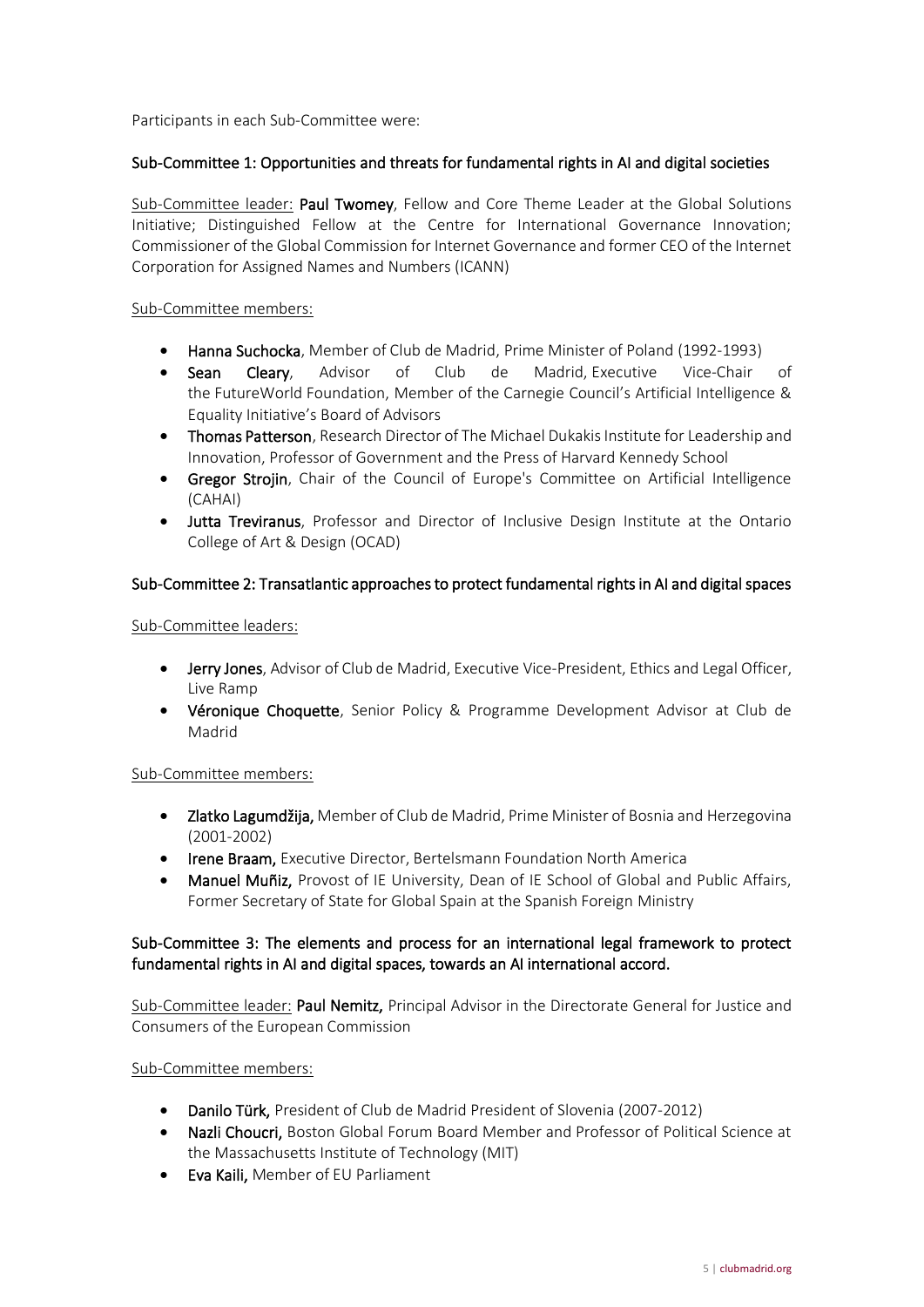## 3.2. Plenary sessions

Danilo Türk, President of Club de Madrid, President of Slovenia (2007-2012) and Governor Michael Dukakis, Chairman of the Michael Dukakis Institute for Leadership and Innovation & Co-Founder of the Boston Global Forum, opened the Policy Lab.

Following the opening session, Robin Kelly, Member of the U.S. House of Representatives from Illinois's 2nd district, gave the Keynote Speech focused on a human-centered digital age.

The Policy Lab had six plenary sessions with the following titles and objectives:

### Plenary I: Setting the context for a rights-based international accord

Plenary I aimed to define the current context and opportunities for change, proposing solutions and recommendations to governing digital transformation, with the protection of fundamental rights as a central objective.

The three Sub-Committees' insights and the ensuing panel referred to the three main topics addressed in the Sub-Committees:

- Opportunities and threats for fundamental rights in AI & digital societies
- Transatlantic approaches to protect fundamental rights in AI & digital spaces
- Elements & processes for an international legal framework to protect fundamental rights in AI & digital spaces

Participants in Plenary I were as follows:

### Sub-committees' Insights:

- Paul Twomey, Fellow and Core Theme Leader at the Global Solutions Initiative; Distinguished Fellow at the Centre for International Governance Innovation; Commissioner of the Global Commission for Internet Governance and former CEO of the Internet Corporation for Assigned Names and Numbers (ICANN)
- Jerry Jones, Advisor of CdM, Executive Vice-President, Ethics and Legal Officer, Live Ramp
- Paul Nemitz, Principal Advisor in the Directorate General for Justice and Consumers of the European Commission

Facilitator: Véronique Choquette, Senior Policy & Programme Development Advisor at Club de Madrid

### Panel discussion

- Hanna Suchocka, Member of Club de Madrid, Prime Minister of Poland (1992-1993)
- Kim Campbell, Member of Club de Madrid, Prime Minister of Canada (1993)
- Paul Twomey, Fellow and Core Theme Leader at the Global Solutions Initiative: Distinguished Fellow at the Centre for International Governance Innovation;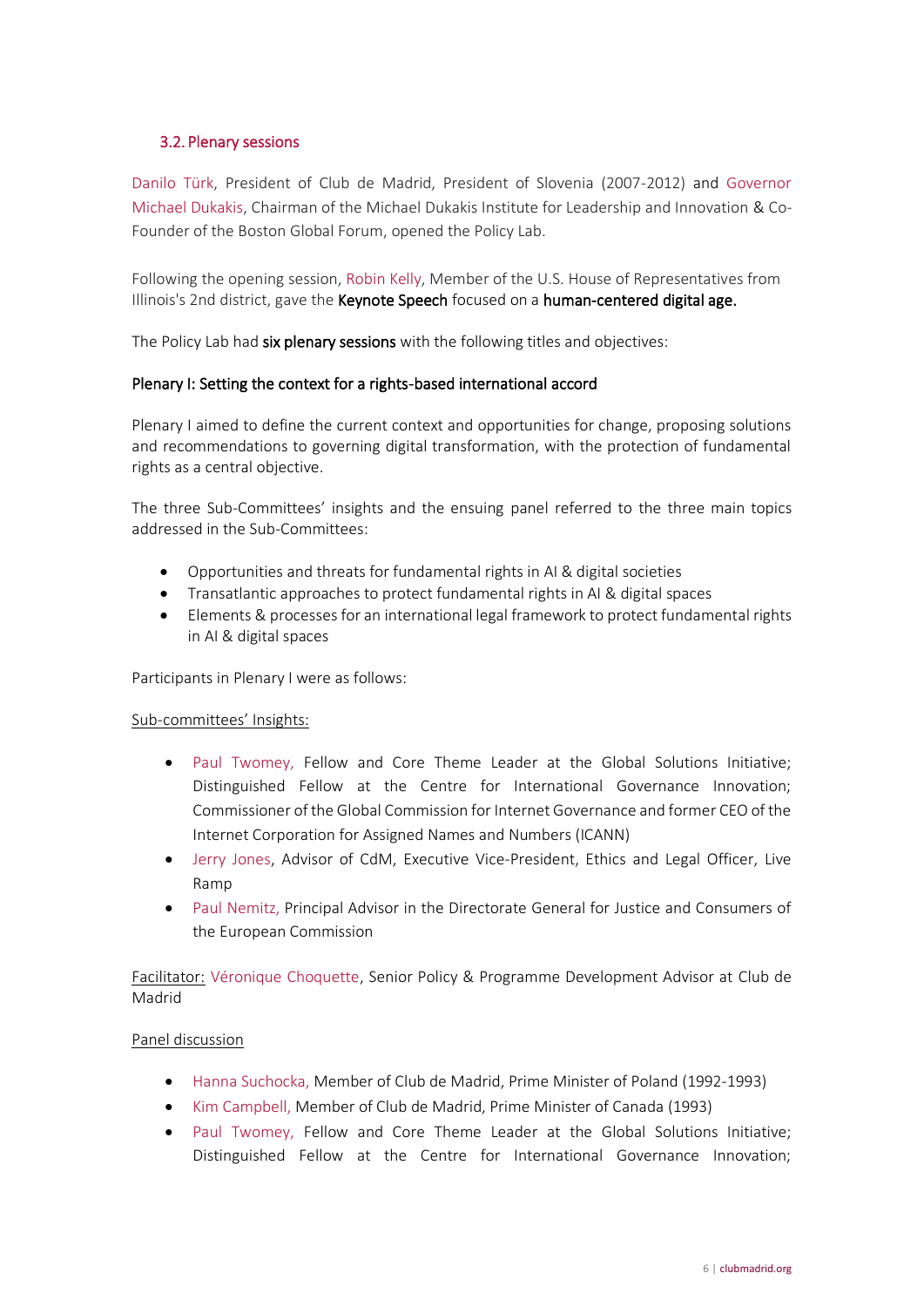Commissioner of the Global Commission for Internet Governance and former CEO of ICANN

- Jerry Jones, Advisor of Club de Madrid, Executive Vice-President, Ethics and Legal Officer, Live Ramp
- Paul Nemitz, Principal Advisor in the Directorate General for Justice and Consumers at the European Commission

### Plenary II: Regional perspectives and models for the governance of AI and digital societies

Plenary II analysed the most relevant points of the regional proposals and other models that could serve as a basis to advance in the elaboration of a rights-based international agreement on digital technologies and AI. In addition to the dominant and much-discussed EU and US approaches to AI and digital technologies, this session also expanded the reflections to other regions of the world, looking at how different parts of the geopolitical puzzle could play out for the democratic rights-based governance of AI and digital societies.

Participants in Plenary II were as follows:

#### Panel discussion

- Kevin Rudd, Member of Club de Madrid, Prime Minister of Australia (2007-2010, 2013), (video-message)
- Iveta Radičová, Member of Club de Madrid, Prime Minister of Slovakia (2010-2012)
- Irene Braam, Executive Director, Bertelsmann Foundation North America
- Nanjira Sambuli, Fellow in the Technology and International Affairs Program at The Carnegie Endowment for International Peace
- David Bray, Director of GeoTech Center and GeoTech Commission, Atlantic Council
- Manuel Muñiz, Provost of IE University, Dean of IE School of Global and Public Affairs, Former Secretary of State for Global Spain at the Spanish Foreign Ministry
- Marcelo Cabrol, Manager of the Inter-American Development Bank (IDB) Social Sector

Facilitator: Ramu Damodaran, Co-Chair of the United Nations Centennial Initiative

### Plenary III: Current frameworks and agreements for AI International Accord (AIIA)

Starting from analysing strategies at the local, national and multilateral level, Plenary III discussed the key points that would allow policy-makers and decision-makers to put technology at the service of people, assessing the essential elements of current strategies to advance towards an AI international accord. The Framework for AIIA that appears in Annex V, proposes a set of measures addressed to actors and entities for immediate review, assessment, refinement, and adoption by the international community.

Participants in Plenary III were as follows:

Lead speaker: Cameron Kerry, Former Acting Secretary of the U.S. Department of Commerce

#### Panel discussion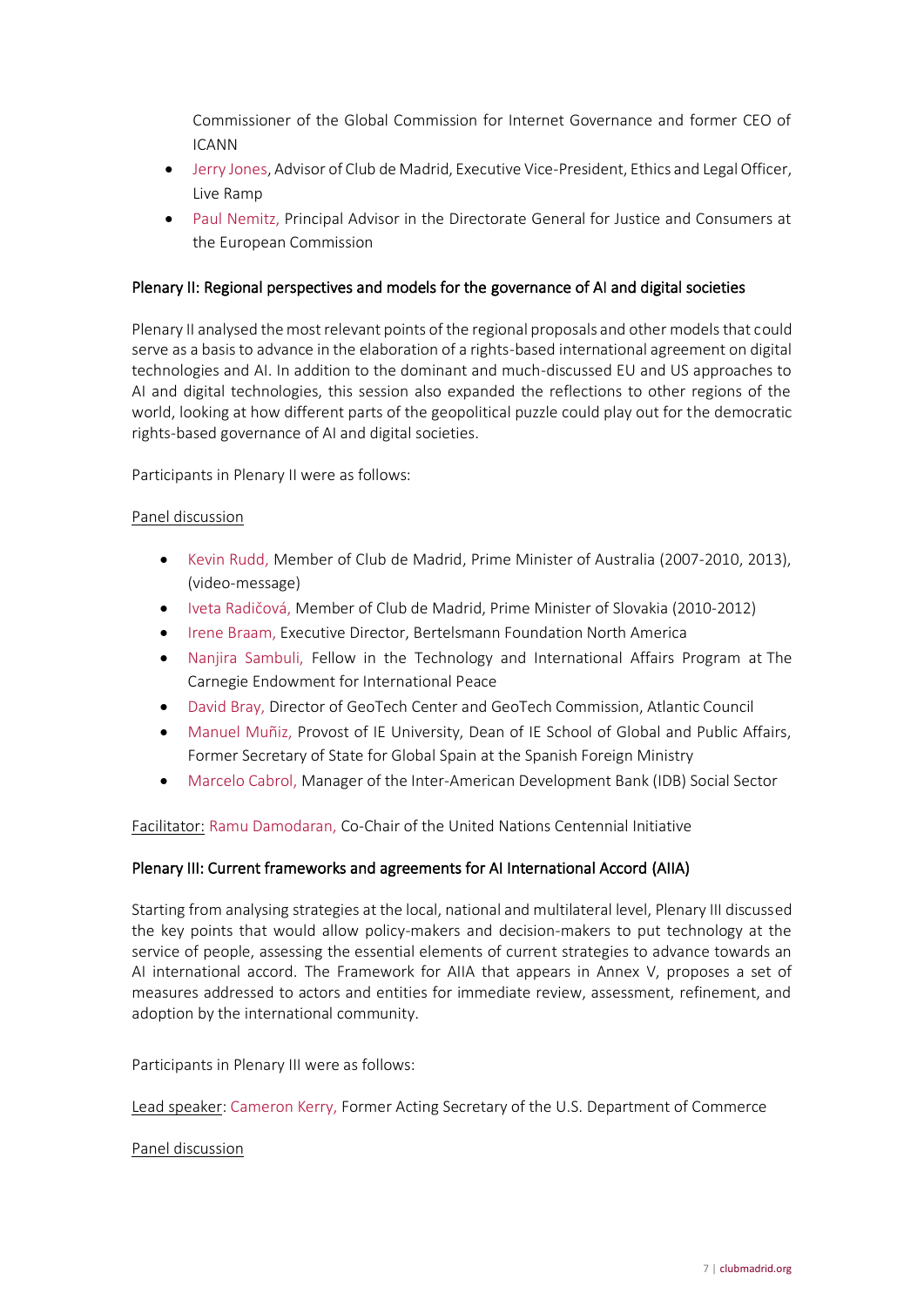- Danilo Türk, President of Club de Madrid President of Slovenia (2007-2012)
- Doris Leuthard, Member of Club de Madrid, President of the Swiss Confederation (2010 and 2017)
- Nazli Choucri, Boston Global Forum Board Member and Professor of Political Science at the Massachusetts Institute of Technology (MIT)
- Gabriela Ramos, Assistant Director-General for the Social and Human Sciences of UNESCO
- Jutta Treviranus, Professor and Director of Inclusive Design Institute at the Ontario College of Art & Design (OCAD)
- Carlos Santiso, Director of Digital Innovation in Government Directorate at Development Bank of Latin America – CAF

Facilitator: Véronique Choquette, Senior Policy & Programme Development Advisor at Club de Madrid

## Plenary IV: A Global Alliance for Digital Governance

The rapid deployment and decentralisation of new technologies and AI beyond the control of States and digital interdependence in this globalised world have led to a sweeping set of interrelated challenges that requires a division of responsibility and the articulation of collective responses in all sectors and levels.

In this context, Plenary IV analysed ways to coordinate resources between governments, international organisations, corporations, think tanks, civil society, and champions on AI and digital governance to build a peaceful, secure, prosperous, and human-centred world in the age of AI and digitalisation, aimed at moving forward to a Global Alliance for Digital Governance.

Participants in Plenary IV were as follows:

Lead speaker: Eva Kaili, Member of EU Parliament

- Aminata Touré, Member of Club de Madrid, Prime Minister of Senegal (2013-2014)
- Nguyen Anh Tuan, CEO of the Boston Global Forum
- Vilas Dhar, President and Trustee of the Patrick J. McGovern Foundation
- Donara Barojan, Co-founder and CEO of Polltix

Facilitator: John Quelch, Dean of the University of Miami Herbert Business School

## Plenary V: The United Nations Centennial Initiative: The Practice of Fundamental Rights in AI & Digital Societies

Plenary V was based on the United Nations Centennial initiative, launched by the BGF and the United Nations Academic Impact (UNAI) in 2019 as the United Nations planned to mark its 75<sup>th</sup> anniversary the following year. The initiative brought into its fold some of the finest minds of our times as they sought to anticipate the world, and the United Nations, in 2045, the year of the organization's centennial. The core concepts of the initiative are reflected in the book "Remaking the World: Toward an Age of Global Enlightenment"; these include the idea of a social contract for the Artificial Intelligence (AI) age, a framework for an AI international accord, an ecosystem for the "[AI World Society](https://aiws.net/)" (AIWS) and a community innovation economy. Some of these ideas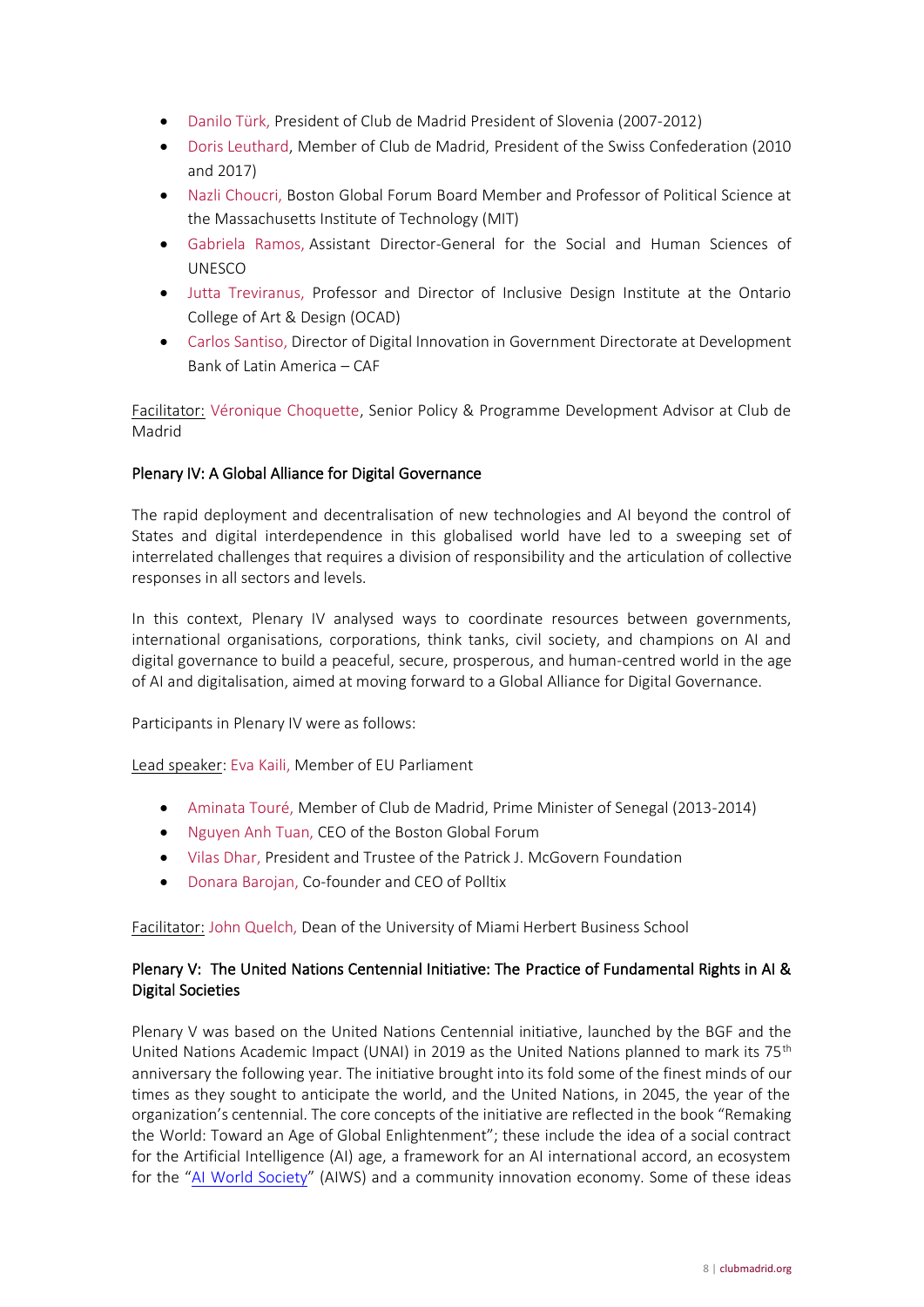have already begun to be put into practice, including a Global Alliance for Digital Governance and the evolution of an AIWS City being developed by NovaWorld in Phan Thiet, Viet Nam.

Following the work started by BGF and UNAI, Plenary V identified ideas that could support the UN effort to maintain international peace and security, examining pressing issues surrounding technology on these matters, including AI, cybersecurity, diplomacy, and other concerns that affect the defence and promotion of fundamental rights in the digital sphere.

Participants in Plenary V were as follows:

Lead speaker: Ramu Damodaran, Co-Chair of the United Nations Centennial Initiative

### Panel discussion:

- Vaira Vike-Freiberga, Member of Club de Madrid, President of Latvia (1999-2007)
- Kyriakos Pierrakakis, Minister of State and Digital Governance of Greece, Chair of the Global Strategy Group, OECD
- Thomas Patterson, Research Director of the Michael Dukakis Institute for Leadership and Innovation, Professor of Government and the Press of Harvard Kennedy School
- Sean Cleary, Advisor of Club de Madrid, Executive vice-chair of the FutureWorld Foundation, Member of the Carnegie Council's Artificial Intelligence & Equality Initiative's Board of Advisors
- Tran Dinh Thien, Professor and Senior Advisor to Vietnamese Prime Minister

Facilitator: David Silbersweig, Chairman, Department of Psychiatry and Co-Director for Institute for the Neurosciences, Brigham and Women's Hospital, Harvard Professor

## Plenary VI: Building safer, equitable and trustworthy AI and digital societies: The AI International Accord (AIIA)

After examining and analysing the existing principles, values and standards related to digital technologies and AI, Plenary VI analysed whether current conditions allow for progress towards a rights-based international framework that fits the AI and digital era and which would be the more effective way to that end.

Participants in Plenary VI were as follows:

Lead speaker: Alex 'Sandy' Pentland, Director, MIT Connection Science and Human Dynamics labs, "Making the New Social Contract Work"

- Zlatko Lagumdžija, Member of Club de Madrid, Prime Minister of Bosnia and Herzegovina (2001-2002)
- Esko Aho, Member of Club de Madrid, Prime Minister of Finland (1991-1995)
- Gregor Strojin, Chair of the Council of Europe's Committee on Artificial Intelligence (CAHAI)
- Karine Caunes, Global Program Director, Center for AI and Digital Policy (CAIDP)

Facilitator: William Hoffman, Head of Data-Driven Development, World Economic Forum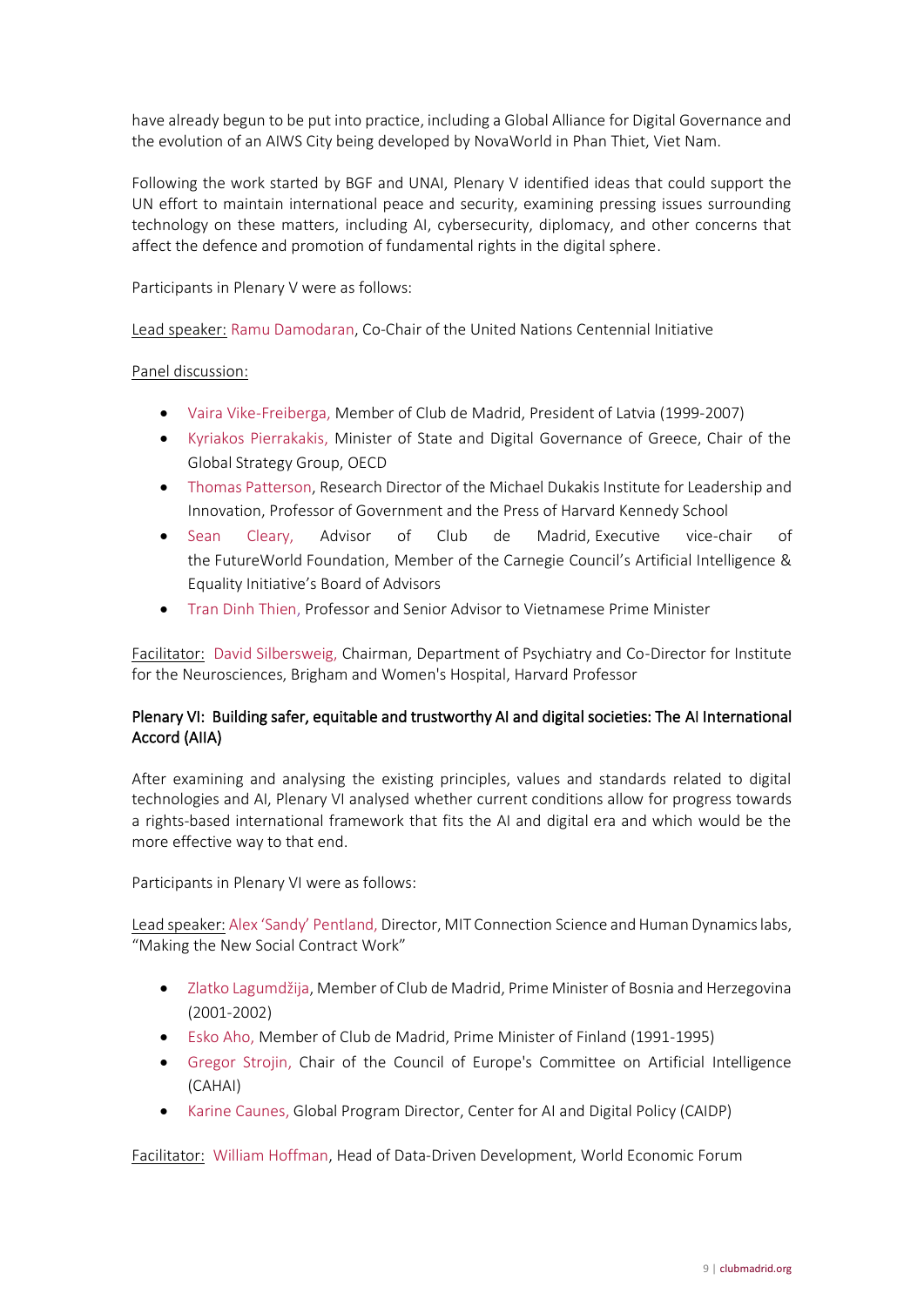Finally, Nguyen Anh Tuan, CEO of the Boston Global Forum, Director of the Michael Dukakis Institute for Leadership and Innovation and María Elena Agüero, Secretary General of Club de Madrid, gave the closing words and next steps.

# 4. Key conclusions

- There is no doubt that digital technologies, and AI, in particular, have, for better or for worse, generated a revolution for fundamental rights. Building an international agreement on digital governance has complexities and the global policy and geopolitical environment plays a key role in facilitating or limiting the construction of this agreement.
- Common democratic values such as respect and promotion of human rights, and the rule of law are crucial to underpinning digital policy as an essential starting point to move towards that agreement.
- Challenges such as AI and data governance that domestic frameworks cannot address alone are crucial points on which we must focus. From there, we can start with small but important steps to build a culture of agreement on digital issues – with a premium on the Transatlantic space, that has the advantage of shared values.
- In a field where so much is yet to come, we are convinced that **international cooperation** for Artificial Intelligence and digital technologies is an opportunity to write the rules together. The Framework for AI International Accord, a part of the e-book "Remaking the World – Toward an Age of Global Enlightenment", presented at this Policy Lab is a significant start for this goal.
- We need some internationally agreed fundamental rules or norms to guide the development of technologies; we cannot anticipate to protect rights we do not fully comprehend; and the efforts that already exist are essential to continue working on the objective that gathered us these three days. It will be a challenging process, because of the variety of values and approaches that are emerging in different parts of the world, but there is common ground to be found. And to that end, making principles operational and integrating a variety of stakeholders representing countries and communities in all their diversity, including inter-generational differences is needed.
- Many of the issues discussed intersect with the crucial work the UN is both doing and planning to do, under the leadership of Secretary-General Guterres, to maintain international peace and security, and support the achievement of the SDGs. AI, cybersecurity, diplomacy, and development – not least social development – all relate to defense and promotion of fundamental rights in the digital sphere. It is our aim that our recommendations, the United Nations Centennial Initiative, and the book "Remaking the World – Toward an Age of Global Enlightenment" support *['Our Common Agenda'](https://www.un.org/en/content/common-agenda-report/)* and, particularly, the Global Digital Compact proposal.
- There is no lack of goodwill and effort to build an AI framework on which different actors – governments, local governments, and non-government actors can agree. The [UNESCO](https://en.unesco.org/artificial-intelligence/ethics)  Recommendation [on the Ethics of Artificial Intelligence](https://en.unesco.org/artificial-intelligence/ethics) is a promising step in the right direction.
- We have also established a Global Alliance for Digital Governance that includes relevant stakeholders -governments, private sector, academia, civil society, international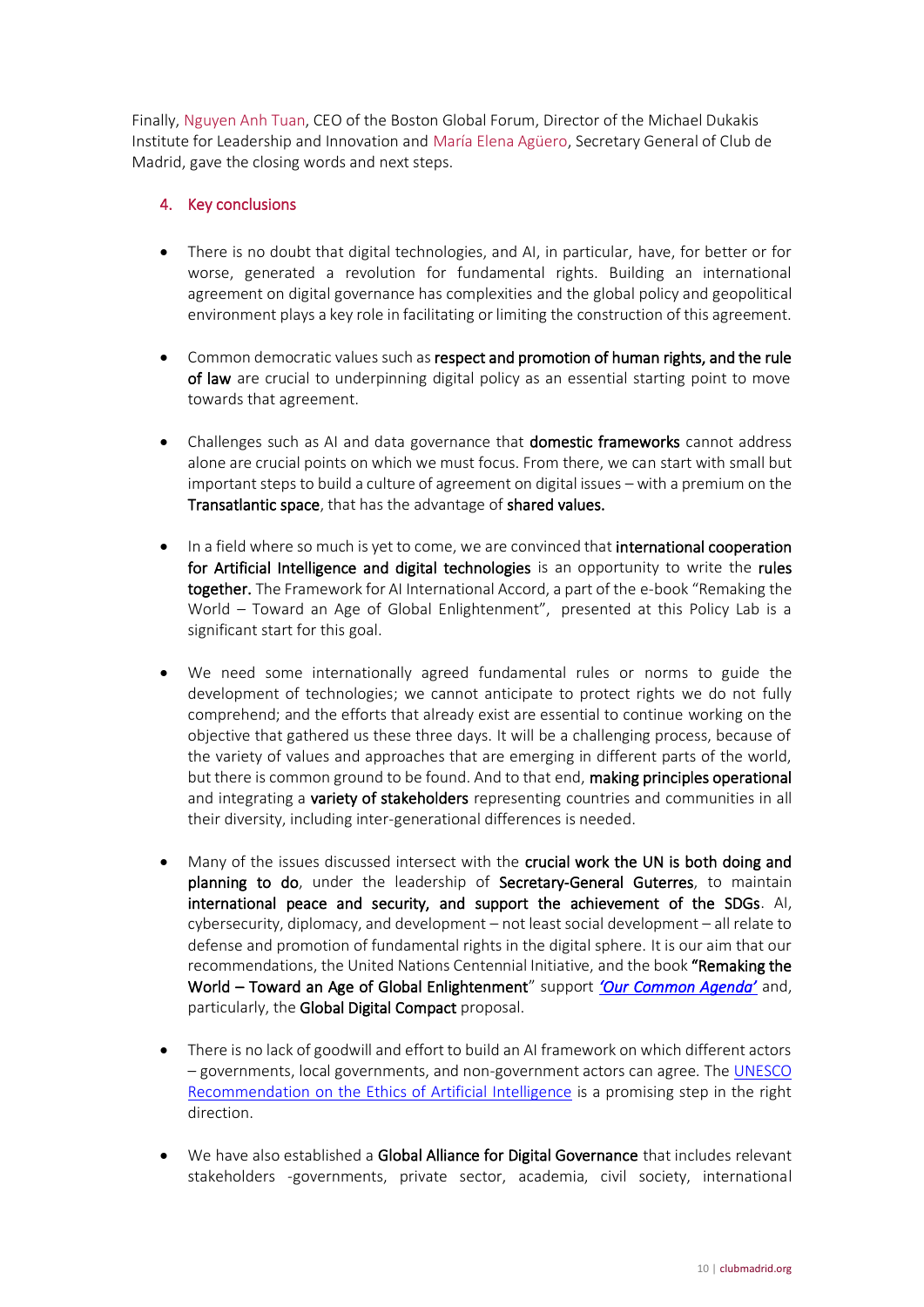organizations- to reduce the digital field's development gaps and bring communities together, thus contributing to the United Nations Centennial Initiative.

- We agreed on the need for a new social contract that takes digital transformation into account. To build a social contract suited for the digital age, going beyond traditional allies and reach out to those who think differently is crucial. The [Social Contract for the](https://bostonglobalforum.org/highlights/social-contract-for-the-ai-age/)  [AI Age](https://bostonglobalforum.org/highlights/social-contract-for-the-ai-age/) is a recognized tool and will be fundamental for the Age of Global Enlightenment.
- Throughout this process of reflection, trust is essential and to obtain that we would need to build on security, privacy, reliability and fairness as crucial pillars that will promote digital technologies as a tool to serve inclusive societies.
- Protecting access to **information, education** and **digital literacy** and finding a balance between freedom of speech and the imperative to have a **common truth** will allow progress on drafting common rules on AI. In this regard, the AIWS City will be a practical model for addressing this issue.
- It is tough to craft legislation and rules for technologies that are not yet being used, so we need a risk-based approach to digital governance. In the case of AI, this approach will help to elaborate some of the requirements for its design, development and application phases.
- *Ex ante* and *ex-post* regulation are not incompatible. We need both to better govern digital. *Ex ante* regulation will allow institutions to provide guardrails for rights, including data rights, in the deployment of AI systems. *Ex post* regulation will allow AI systems to be audited. In this regard, we agreed **accountability** is a fundamental consideration in the deployment of AI technologies. We need to be able to explain how AI systems reach the decisions they reach and will allow us to work to stop the dynamics of discrimination, exclusion and inequalities that are being replicated and amplified by AI technologies. The Global Alliance for Digital Governance can be a significant movement for this mission.
- The Community Innovation Economy concept was introduced during the Policy Lab as a tool that empowers citizens to create value for themselves, for others, and for society through the application of AI, digital, block chain, and data science technologies. It is a sharing ecosystem that rewards both the creators and users of these technologies, as well as an ecosystem that encourages everyone to innovate.
- Despite the existing gaps in the regulation of digital technologies and their use, they have been fundamental tools of resilience during the COVID-19 pandemic and we must not forget their benefits.
- Finally, we would like to mention that many of the discussions of the six Plenaries highlighted the significant contributions of the e-book, "Remaking the World - Toward an [Age of Global Enlightenment",](https://bostonglobalforum.org/publications/remaking-the-world-the-age-of-global-enlightenment-2/) published by the UN Centennial Initiative and the Boston Global Forum.

## 5. Next Steps

• This Policy Lab is a starting point of a 5-year initiative in which we propose to steer global conversations on fundamental rights in digital societies, to build bridges between